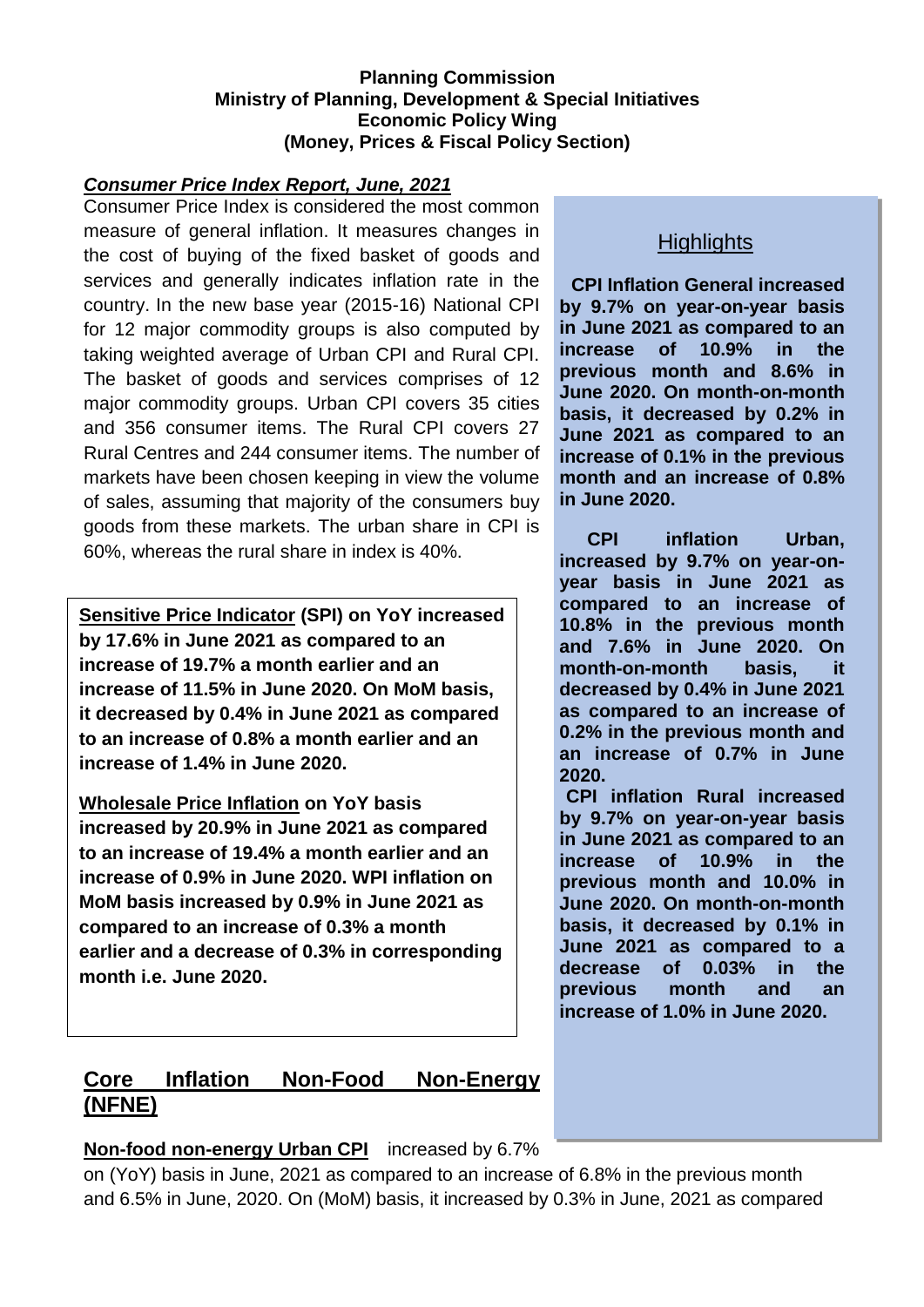to increase of 0.2% in previous month, and an increase of 0.4% in corresponding month of last year i.e. June, 2020.

**Non-food non-energy Rural CPI** increased by 7.3% on (YoY) basis in June, 2021 as compared to an increase of 7.6% in the previous month and 8.8% in June, 2020. On (MoM) basis, it increased by 0.4% in June, 2021 as compared to an increase of 0.3% in previous month, and an increase of 0.7% in corresponding month of last year i.e. June, 2020.

# **Core inflation (Trimmed**)

**Measured by 20% weighted trimmed mean Urban** increased by 9.4% on (YoY) basis in June, 2021 as compared to 10.0% in the previous month and 7.4% in June, 2020. On (MoM) basis, it increased by 0.4% in June, 2021 as compared to an increase of 0.2% in the previous month and an increase of 0.4% in corresponding month of last year i.e. June, 2020.

**Measured by 20% weighted trimmed mean Rural** increased by 9.8% on (YoY) basis in June, 2021 as compared to 10.3% in the previous month and by 9.9% in June, 2020. On (MoM) basis, it increased by 0.6% in June, 2021 as compared to an increase of 0.4% in the previous month and an increase of 0.9% in corresponding month of last year i.e. June, 2020.

| <b>INDEX</b>          |           | <b>Average July- June</b><br>% changes |           | June over June<br>% changes |           |           |  |
|-----------------------|-----------|----------------------------------------|-----------|-----------------------------|-----------|-----------|--|
|                       | 2020-2021 | 2019-2020                              | 2018-2019 | 2020-2021                   | 2019-2020 | 2018-2019 |  |
| <b>CPI (National)</b> | 8.90      | 10.74                                  | 6.80      | 9.70                        | 8.59      | 8.04      |  |
| CPI(Urban)            | 8.15      | 10.17                                  | 7.09      | 9.68                        | 7.65      | 8.10      |  |
| <b>CPI(Rural)</b>     | 10.04     | 11.63                                  | 6.34      | 9.73                        | 10.03     | 7.94      |  |
| <b>SPI</b>            | 13.83     | 13.74                                  | 5.11      | 17.58                       | 11.51     | 9.30      |  |
| WPI                   | 9.41      | 10.24                                  | 15.98     | 20.85                       | 0.93      | 13.98     |  |

#### **Period Average and Y-o-Y % Change**

**The National Consumer Price Index** for June 2021 is decreased by 0.24% over May 2021 and increased by 9.70% over corresponding month of the last year i.e. June 2020.

The table given below shows that during the month of June 2021, non-perishable food Items prices increased by 12.90% over June 2020, however prices declined by 1.69% over May 2021, further, a decline of 3.88% in prices of perishable food items was recorded as compared to corresponding month of last year. An increase of 17.40% was recorded in transportation group as compared to corresponding month of last year.

| Table 1: Consumer Price Index (National) by Group of Commodities and Services (Base 2015-16) |       |                |                                      |                                           |  |  |
|----------------------------------------------------------------------------------------------|-------|----------------|--------------------------------------|-------------------------------------------|--|--|
|                                                                                              | Group | <b>Indices</b> | % Change<br><b>June 2021</b><br>Over | Impact<br>(In % points)<br>June 2021 Over |  |  |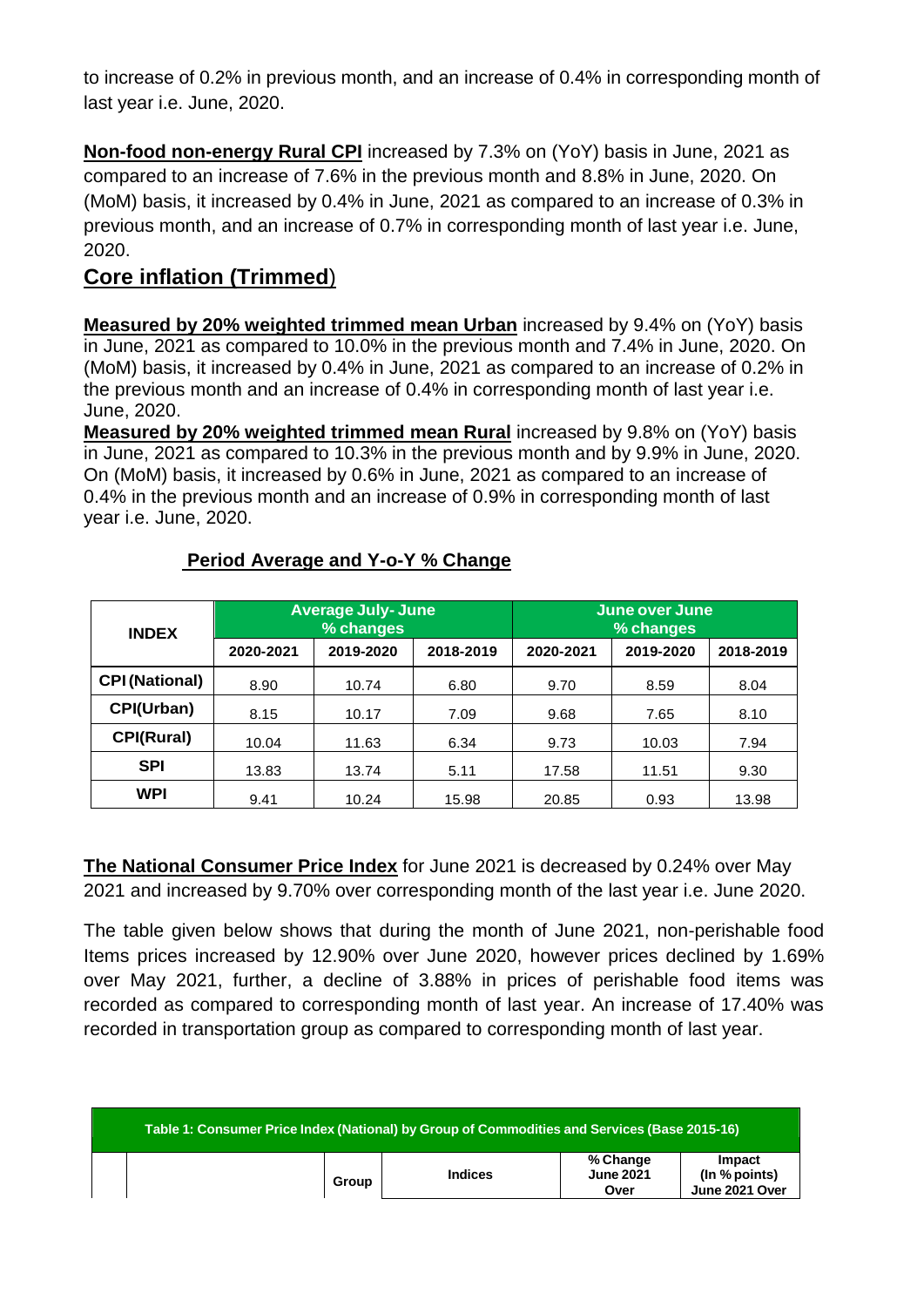| <b>No</b> | Group                                                  | Weight<br>(%) | June<br>2021 | May<br>2021 | June<br>2020 | May<br>2021 | June<br>2020 | May<br>2021 | June<br>2020 |
|-----------|--------------------------------------------------------|---------------|--------------|-------------|--------------|-------------|--------------|-------------|--------------|
|           | General                                                | 100.00        | 144.89       | 145.24      | 132.08       | $-0.24$     | 9.70         | $-0.24$     | 9.70         |
| 1.        | Food & Non-alcoholic Bev.                              | 34.58         | 149.04       | 151.72      | 134.90       | $-1.77$     | 10.48        | $-0.64$     | 3.70         |
|           | Non-perishable Food Items                              | 29.60         | 152.29       | 154.90      | 134.89       | $-1.69$     | 12.90        | $-0.53$     | 3.90         |
|           | Perishable Food Items                                  | 4.99          | 129.75       | 132.81      | 134.98       | $-2.31$     | $-3.88$      | $-0.11$     | $-0.20$      |
| 2.        | Alcoholic Bev. & Tobacco                               | 1.02          | 144.79       | 144.50      | 137.90       | 0.20        | 4.99         | 0.00        | 0.05         |
| 3.        | Clothing & Footwear                                    | 8.60          | 149.14       | 148.91      | 135.64       | 0.16        | 9.96         | 0.01        | 0.88         |
| 4.        | Housing, Water, Electricity,<br>Gas & Fuels            | 23.63         | 140.11       | 139.49      | 128.43       | 0.45        | 9.10         | 0.10        | 2.09         |
| 5.        | Furnishing & Household<br><b>Equipment Maintenance</b> | 4.10          | 141.97       | 141.13      | 129.33       | 0.59        | 9.77         | 0.02        | 0.39         |
| 6.        | Health                                                 | 2.79          | 153.93       | 153.03      | 140.67       | 0.58        | 9.42         | 0.02        | 0.28         |
| 7.        | Transport                                              | 5.91          | 144.34       | 141.62      | 122.95       | 1.92        | 17.40        | 0.11        | 0.96         |
| 8.        | Communication                                          | 2.21          | 108.65       | 108.61      | 106.96       | 0.03        | 1.58         | 0.00        | 0.03         |
| 9.        | <b>Recreation &amp; Culture</b>                        | 1.59          | 127.35       | 125.67      | 119.96       | 1.34        | 6.15         | 0.02        | 0.09         |
| 10.       | Education                                              | 3.79          | 144.95       | 144.61      | 142.40       | 0.24        | 1.80         | 0.01        | 0.07         |
| 11.       | <b>Restaurants &amp; Hotels</b>                        | 6.92          | 143.36       | 142.37      | 131.81       | 0.69        | 8.76         | 0.05        | 0.61         |
| 12.       | Miscellaneous                                          | 4.87          | 153.38       | 151.85      | 138.30       | 1.00        | 10.90        | 0.05        | 0.56         |

**The Urban Consumer Price Index of May 2021** The Urban Consumer Price Index of June 2021 is decreased by **0.37**% over May 2021 and increased by **9.68**% over corresponding month of the last year i.e. June 2020.Top few commodities which recorded price variation as compared to May,2021 are as follows:

| <b>Sr</b><br>no. | <b>Food Items</b> | <b>Price</b><br>Increased(Mom%) | <b>Food Items</b> | <b>Price</b><br><b>Decreased</b><br>(MoM%)                |
|------------------|-------------------|---------------------------------|-------------------|-----------------------------------------------------------|
| 1.               | Tomatoes          | 28.94%                          | Chicken           | 36.86%<br>$(Rs.288.53)$ in<br>May, Rs. 208.53 June, 2021) |
| 2.               | Onions            | 14.97%                          | <b>Fruits</b>     | 20.07%                                                    |
| 3.               | Eggs              | 4.37%                           | Pulse<br>moong    | 6.10%                                                     |
| 4.               | Vegetables        | 3.11%                           | Pulse gram        | 1.82%                                                     |
| 5.               | Meat              | 2.85%                           | Pulse mash        | 1.24%                                                     |

Non-food Items in urban consumer price index whose price witnessed increase and decrease over May 2021, are given in table below;

| Sr.no | <b>Non-Food Items</b>     | <b>Price</b><br>Increased(Mom%) |                           | <b>Price Decreased</b><br>(MoM%) |
|-------|---------------------------|---------------------------------|---------------------------|----------------------------------|
|       | 1. Liquefied Hydrocarbons |                                 | 26.26% Transport Services | 0.58%                            |
|       | 2. Motor fuel             | 21.83%                          |                           |                                  |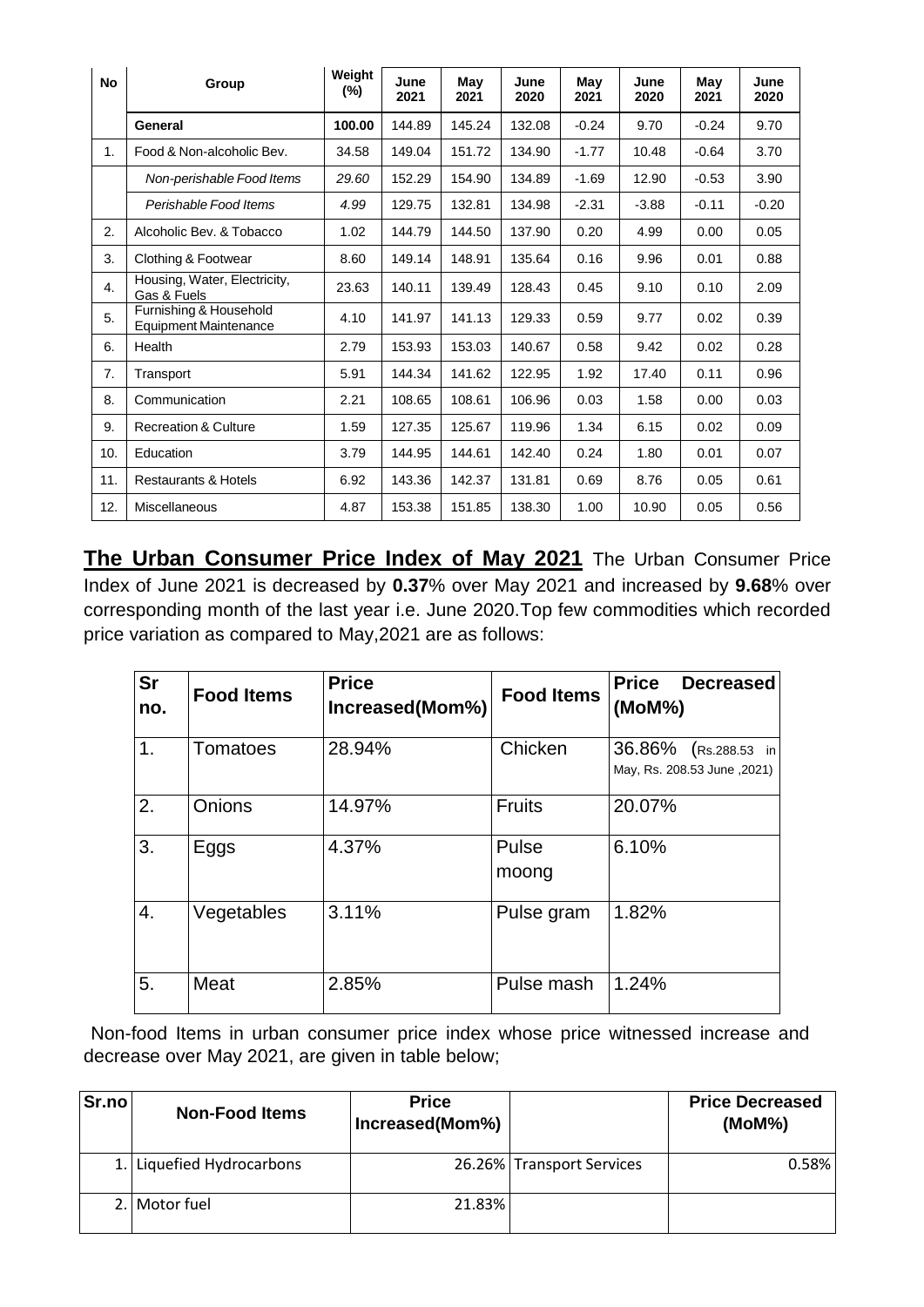| 3. Personal                               | 2.47% |  |
|-------------------------------------------|-------|--|
| Effects(gold,silver,suitcase,trunk,ladies |       |  |
| purses, wall clock, imitation jewelry)    |       |  |
|                                           |       |  |

### **The Rural Consumer Price Index of June 2021 is decreased by 0.06% over May 2021 and increased by 9.73% over corresponding month of the last year i.e. June 2020.**

| Sr. No. | <b>Commodities</b> | Quantity (M.T) | Value (PKR MIn) | Quantity (M.T) | Value (PKR MIn) | YoY Change(%)     |
|---------|--------------------|----------------|-----------------|----------------|-----------------|-------------------|
|         |                    | <b>Mav-21</b>  | $M$ ay-21       | <b>Mav-20</b>  | $Mav-20$        | (Value in Rupees) |
|         | Wheat              | $\blacksquare$ |                 |                |                 |                   |
| 2       | <b>Spices</b>      | <b>13,000</b>  | 3.630           | 11.144         | 2.579           | 40.75             |
| 3       | Palm Oil           | 238,547        | 39,108          | 209,634        | 21,591          | 81.13             |
| 4       | Sugar              | 395            | 44              | 344            | 30              | 46.67             |
| 5       | Tea                | 21.201         | 7.516           | 18.254         | 6,995           | 7.45              |
| 6       | <b>Pulses</b>      | 129,585        | 12,190          | 85,193         | 6,924           | 76.05             |

#### **Position of Import of Food Group (May, 2021)**

The table given above shows that an increase in import of essential commodities of food group during the month of May,2021. Palm oil imports in terms of value also registered growth of 81.13% over last year mainly because of rising international prices which put pressure on domestic prices. In April and May, no wheat was imported as a bumper wheat crop is expected this year. Moreover, in the month of May 2021, 395 tons of sugar was imported, showing 46.67 % growth in import value, tea import during the month of May, 2021, also registered an increase of 7.45%.

## **GLOBAL COMMODITY PRICE TREND Review**

Global commodity prices showed upward trend during the month of June, 2021, in energy group Crude oil Brent price rose to \$/bb **73.1** in June, 21 against \$/bb **68.0** in May 2021, natural gas index rose to **94.3**% in June 21, against 83.5% in May 21. In non-energy commodities group, global average price of Tea remained unchanged to \$ **2.7** per kg in June, Palm Oil prices declined to \$ **1,017** Mt in June 21 from \$ **1,156** Mt in May 2021. Wheat US SRW increased to \$ **275.1** Mt in June ,21 from \$ **271.0** in May 21, Sugar world price remained unchanged to \$ **0.38** per kg in June 21, global price of Chicken Meat during June 21, increased to \$ **2.38** per kg from \$ **2.37** per kg in June, 21.

#### **CONCLUSION**

Consumer inflation dropped to 9.7% in the month of June as compared to corresponding month of last year, due to improved checks in the prices of food and fuel CPI, registered decline of 0.2% on month on month basis. Meanwhile, the Sensitive Price Indicator (SPI), which gauges rates of kitchen items on weekly basis, increased by 17.6% against corresponding month of last year. Similarly, the wholesale price index (WPI) based inflation enhanced by 20.9% in the period under review. While prices of non-perishable